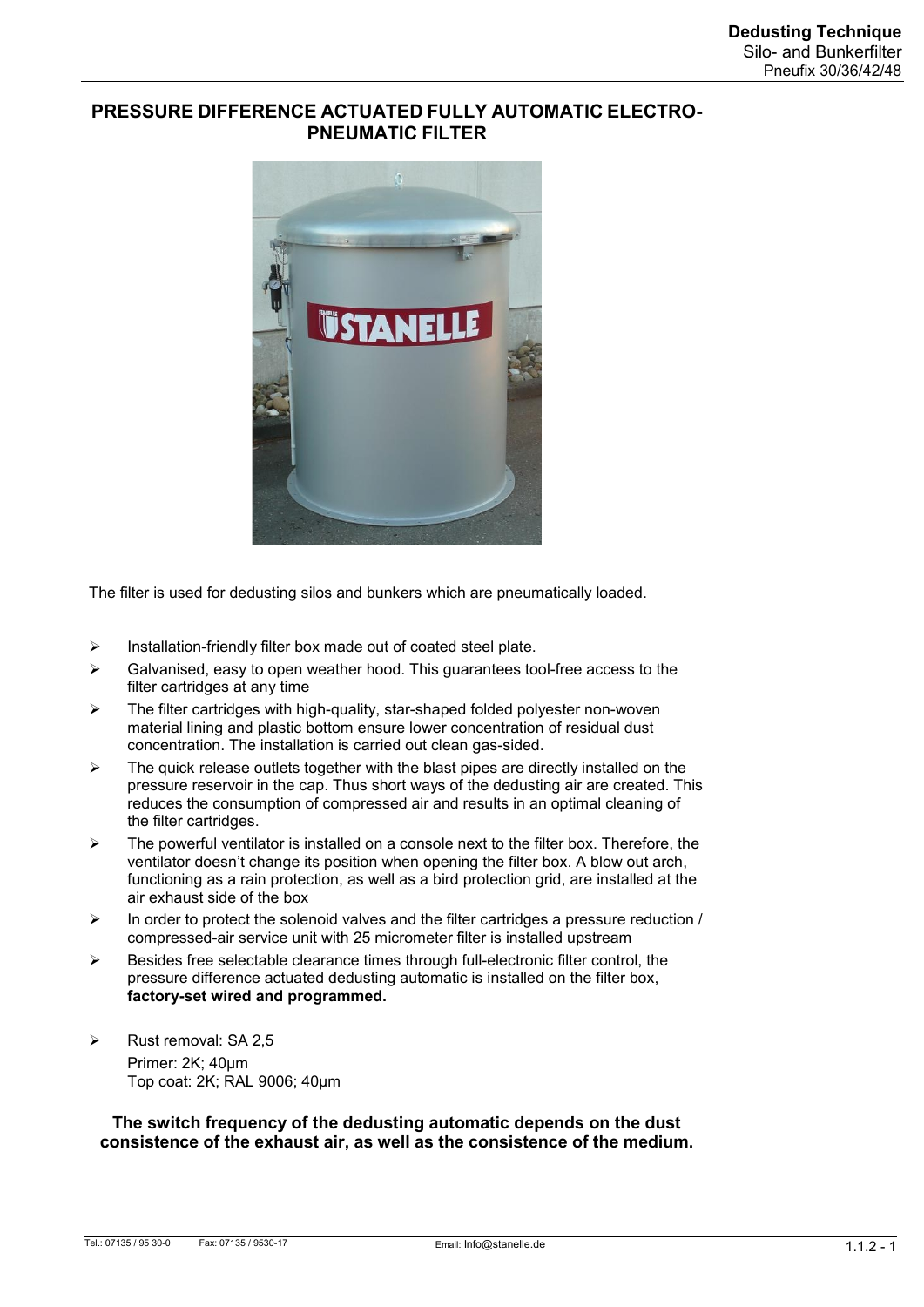Silo- and Bunkerfilter Pneufix 30/36/42/48

## **Dimensions Top Filter**

| Filter area $m2$ |                           | 30                       | 36  | 42  | 48  |
|------------------|---------------------------|--------------------------|-----|-----|-----|
| A                | without / with ventilator | 1640 / on the side       |     |     |     |
| B                | without / with ventilator | $\varnothing$ 1200       |     |     |     |
| C                | mm                        | 870<br>900<br>900        |     |     |     |
| D                | mm                        | 1150                     |     |     |     |
| F                | mm                        | approx. 2600             |     |     |     |
| G                | mm                        | 920                      |     |     |     |
| ⋎                | cartridges extending into | $\overline{\phantom{a}}$ | 200 | 200 | 400 |
|                  |                           |                          |     |     |     |
| S                |                           | ø 14                     |     |     |     |

# **Dimensions Connection Flange**

| Filter area $m2$       |                          | 36 | 42   | 48 |  |
|------------------------|--------------------------|----|------|----|--|
| Outside ø mm           |                          |    | 1200 |    |  |
| Inside ø mm            | 1100                     |    |      |    |  |
| Hole circle mm         | 1050                     |    |      |    |  |
| Number of holes / ø mm | $12 \times \emptyset$ 14 |    |      |    |  |